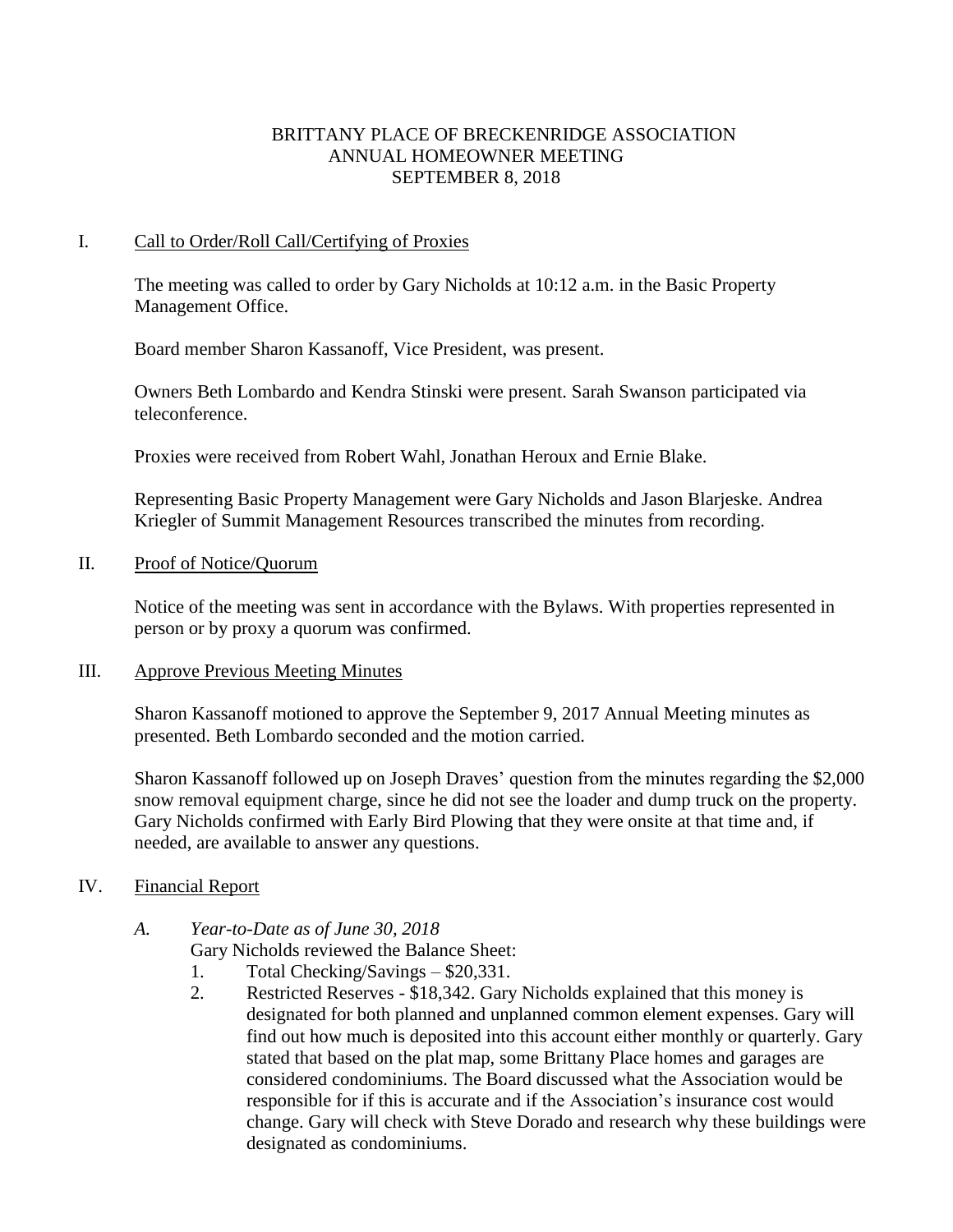3. There was one owner delinquency and the account is now in collections. The management company has had numerous conversations with the owner, sent letters of delinquency and the owner agreed to a payment plan. The owner fell behind during the payment plan, so the account was turned over to the attorneys.

The Income Statement indicated that the Association had net income of \$3,830, which was \$4,905 favorable to budget.

Beth Lombardo motioned to accept the Financial Report as presented. Sharon Kassanoff seconded and the motion carried.

## *B. 2019 Fiscal Year Proposed Budget*

Gary Nicholds reviewed the fiscal year 2019 proposed Budget and projected that the Association will finish the current year with net income of \$4,830. This could change depending on snowfall. There will not be an increase in dues. Sharon Kassanoff wanted to ensure that the legal fees are the responsibility of the delinquent owner and asked how the Reserves that are used next year are reflected in the budget. Gary Nicholds provided an explanation.

Sharon Kassanoff motioned to accept the 2019 Budget as presented. Kendra Stinski seconded and the motion passed.

## V. Old Business

Sharon Kassanoff asked when the new snow removal contract will be signed. Gary Nicholds replied that the new contract will be signed by the end of October. The snow shoveling rate will remain the same. It was noted that an area of snow next to Ernie Blake's garage was not plowed last year. Sharon Kassanoff highlighted on a map where the plowing should occur. Gary Nicholds will present the highlighted map to the shoveling and plowing companies, clarify that the shoveling and plowing need to occur even if the property is not occupied and to leave two to three feet in front of the dumpster and garage doors to avoid damage. Sarah Swanson stated that the snow was not plowed in front of the garbage dumpster last year.

Sarah Swanson reported that there is a clogged drain in front of Jonathan Heroux's garage in the alley. Gary Nicholds responded that plowing the alley is a town responsibility.

Gary Nicholds reported that a new dumpster door was installed last year. The old door is still in the dumpster enclosure. Jason Blarjeske will coordinate disposal with the sanitation company since the door is heavy and needs to be lifted by the garbage truck forks. Gary Nicholds requested that the piles of branches be put in the dumpster if they have not already been picked up by the county-run chipping program.

## VI. New Business

## *A. Rentals and Parking*

Sharon Kassanoff proposed creating a rule that after thirty days of nonpayment of dues, the Association can tow the delinquent owner's vehicle(s). She commented that some owners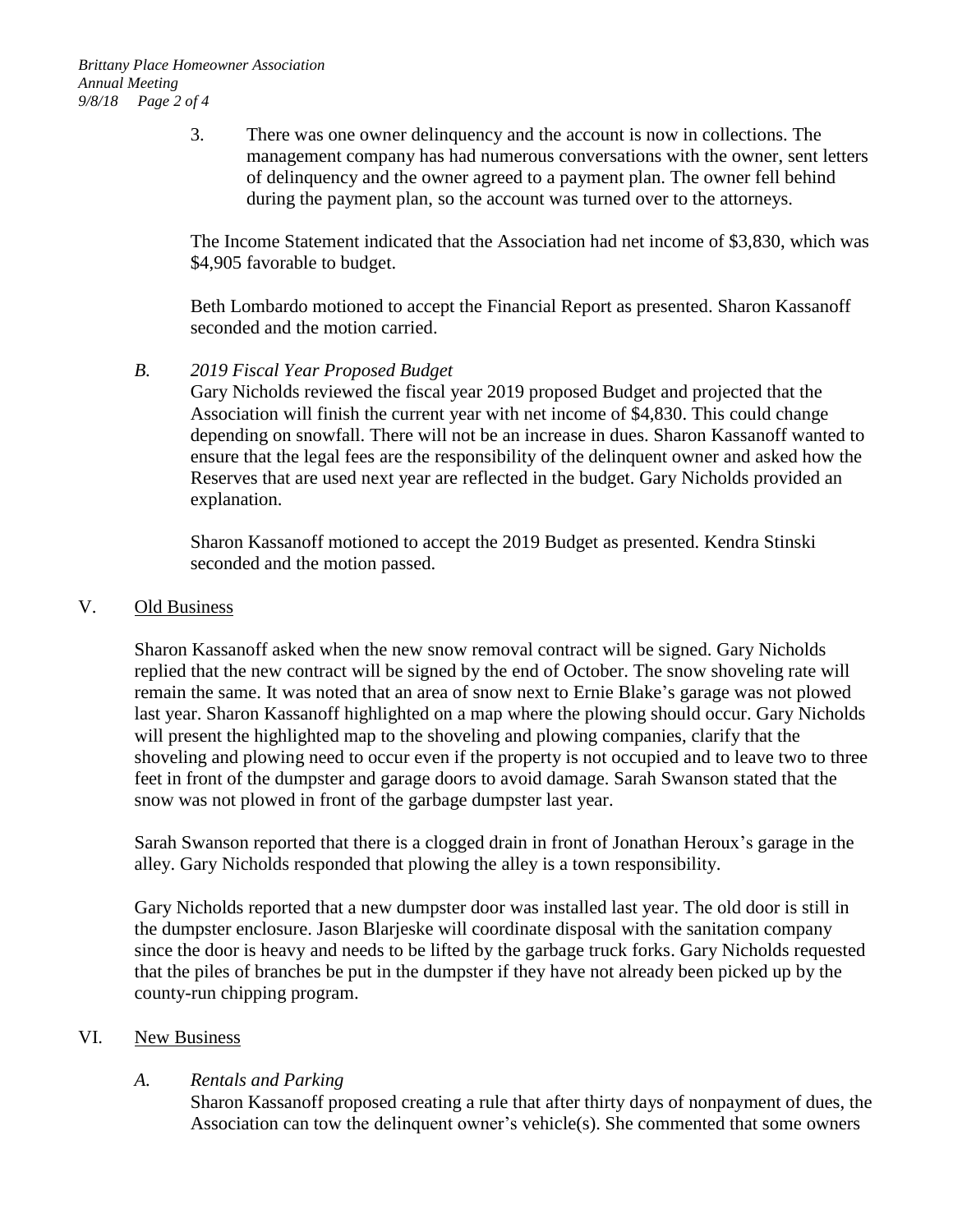use their garages for storage instead of their vehicles and then use two exterior spots for parking. Gary Nicholds said he had discussed this issue with Ernie Blake, who stated that the governing documents do not assign parking spaces to specific owners. The Board will need to discuss which regulations and restrictions they should implement. Sharon proposed moving forward with limiting the number of parking spaces an owner or their guests can use since the Association only has eleven surface parking spots for all the units. Gary suggested allowing the parking of no more than two vehicles per unit. Sharon said renters should be required to display either the Association orange parking sticker or a rental company permit in their car.

Sharon Kassanoff would like to ensure that if a property is rented, the owner's vehicle is not parked in the lot or stored outside at the same time as the renter's since the owner can use their garage.

Gary Nicholds will review the Declarations to determine if the Board has the legal authority to create rules and regulations and if parking in the outdoor spots can be defined as a privilege that can be revoked if an owner is delinquent. He suggested forming a Parking Committee of Sharon and two other owners to make recommendations to the Board. He recommended having the owners either vote on the proposed rules or allowing a comment period.

The space between Brittany Place and Val D'Isere was discussed as a potential location for tandem parking. There could be three to four spaces specified as tandem. A retaining wall may be necessary. Sharon Kassanoff suggested using some of the Reserves to fund this project, although the cost is not yet known. Gary recommended that she bring the map to the Planning Department to discuss this project. A survey might be required. He noted that the tandem spaces might block access for snow storage.

## *B. Tree Trimming*

Gary Nicholds stated that the trees around the property have grown and some limbs are close to the buildings. Alpine Tree submitted a bid of \$2,000 to perform the trimming, and another company will be submitting a bid. Gary recommended that the trees be trimmed to prevent formation of ice dams. Sarah Swanson thought most of the trees were on private property and trimming should be an individual owner responsibility. The Board directed Gary to confirm the property boundaries and to send a letter to the owners with a recommendation to contact the arborist to trim the tree limbs.

*C. Leaf Raking*

Gary Nicholds stated that the Board directed Basic Property Management to rake up the Aspen leaves last year to prevent disease from spreading to the trees.

Sharon Kassanoff motioned to approve raking up the Aspen leaves after they have fallen. Beth Lombardo seconded and the motion carried.

### *D. Gates and Shrubbery*

Sharon Kassanoff commented that the wrought iron gates and shrubbery around some of the homes need improvement and asked what the procedure is to notify the owners. Gary